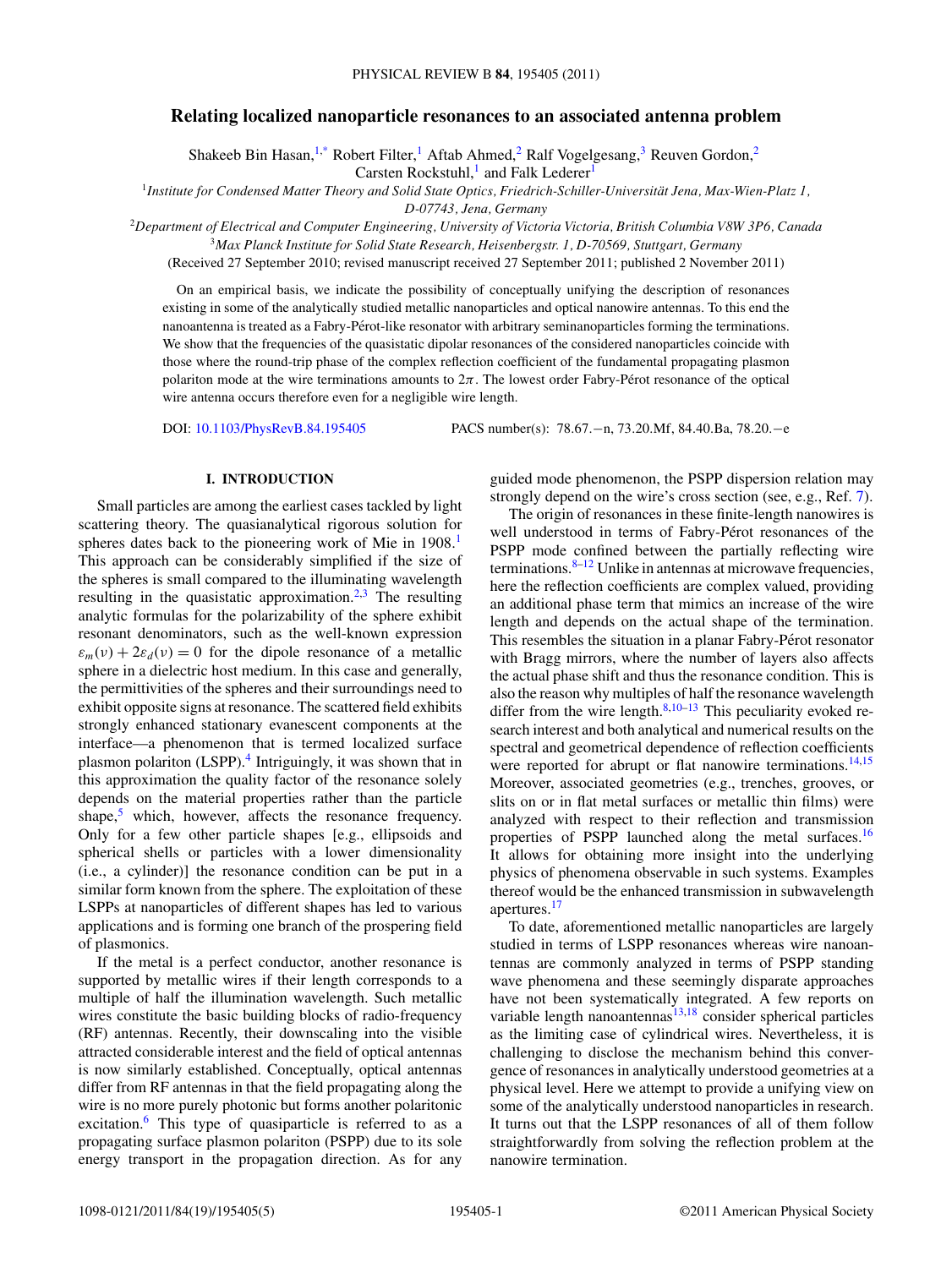<span id="page-1-0"></span>

FIG. 1. (Color online) Sketch of considered metallic nanoantenna geometries. (a) Circular cylinder and (b) cylindrical shell with a hemispherical termination; (c) elliptical cylinder with a semielliptical termination; (d) one-dimensional (1D) nanoantenna with a semicylindrical termination. All nanoantennas are composed of a nanowire (metallic color) and a termination (golden) while *L* is the nanowire's length.

## **II. MODELLING SPHERE AS AN ANTENNA**

Beginning with the simplest case, we take nanowires of circular cross section with hemispherical terminations at both ends [Fig.  $1(a)$ ]. This nanoantenna becomes a sphere for vanishing wire length *L*. We hypothesize that the dipolar resonance of a sphere that is observable in the far field (e.g., as a peak in the scattering cross section is caused by the constructive interference of the forward and backward propagating fundamental ( $m = 0$ ) PSPP mode of the nanowire).<sup>19–21</sup> Then, the necessary condition for a Fabry-Pérot resonance—that is, the round trip reproduction of the phase factor—is a total phase accumulation of an integer multiple of  $2\pi$ . This condition can already be met for a wire with negligible length (i.e., the sphere). It implies a phase shift of  $\pi$  upon reflection at each termination. In general, higher order PSPP modes do not need to be considered since all modes with  $|m| \ge 2$  cut-off below a threshold wire radius. $22$  Moreover, the PSPP mode with  $|m| = 1$  diverges for a vanishing radius, thereby suffering from increasing radiation losses. Therefore, it cannot be excited anymore<sup>23</sup> and the system becomes simple enough to be understood in terms of a fundamental (*m* = 0) PSPP mode. In the limit when the radius becomes comparable to the incident wavelength, our model requires further substantiation owing to additional dynamics brought in by the higher order modes.

We use the COMSOL MULTIPHYSICS simulation platform to numerically solve the reflection problem at the wire termination. The metallic nanowire is assumed to be semi-infinite and it is surrounded by a dielectric medium with a permittivity  $\varepsilon_d$ . The computational cell is enclosed by perfectly matched layers to mimic an open space. Silver (Ag) is used as the metal, with its dispersive permittivity fully considered. $24$  The cylindrical wire has a radius of 10 nm. The exact value of the radius is not important provided it is much less than the wavelength.

First we calculate the dispersion relation of the fundamental wire eigenmode and subsequently use this mode as illumination of the termination of the semi-infinite wire. Then the total (incident and scattered) field is calculated in a plane normal to the wire axis and located at  $z = 0$ . The complex reflection coefficient of this mode at the termination



FIG. 2. (Color online) (a) Real and (b) imaginary part of the propagation constant  $\beta$  of the lowest order PSPP mode as a function of frequency *ν* for selected values of  $\varepsilon_d$ ;  $\varepsilon_d = 1$  (solid red),  $\varepsilon_d =$ 2.8 (dashed blue),  $\varepsilon_d = 5.4$  (dotted magenta),  $\varepsilon_d = 9$  (dotted-dashed black). The inset shows the  $H_{\phi}$ -field norm for a core radius of 10 nm and  $\varepsilon_d = 1$ .

is extracted by employing the orthogonality relations obtained through unconjugated reciprocity theorem, $25$  which yields an expression for reflection coefficient as

$$
r = -\exp^{-i2\beta L} \frac{\int_0^\infty E_{\rho,0}(\rho,0)[H_{\phi,\text{tot}}(\rho,0) - H_{\phi,0}(\rho,0)]\rho \,d\rho}{\int_0^\infty E_{\rho,0}(\rho,0)H_{\phi,0}(\rho,0)\rho \,d\rho}
$$
\n(1)

where  $H_{\phi,0}(\rho,0)$  being the azimuthal magnetic field and  $E_{\rho,0}(\rho,0)$  the radial electric field components of the incident PSPP mode ( $m = 0$ ) at  $z = 0$ ,  $\beta$  is the associated propagation constant and *L* is the distance between origin  $(z = 0)$  and the initial plane of the antenna termination. All quantities, except the wire geometry, depend on frequency. In passing we note that the distinction of what belongs to the wire and what belongs to the termination is arbitrary to a certain extent. The phase accumulated due to propagation and the phase accumulation due to reflection can easily be merged. However, since we wish to discuss solely the properties of the termination, the length *L* is understood as the length of the nanoantenna along which no change of the cross-sectional profile occurs.

In Fig. 2 the complex-valued propagation constant *β* of the lowest order PSPP mode is displayed as a function of the frequency and the permittivity of the surrounding medium. The real part exhibits the usual dispersion characteristic where the propagation constant increases with frequency until back bending sets in. This back bending is associated with a strongly increasing damping (imaginary part). In the succeeding spectral domain, any analysis of the reflection coefficient tends to be cumbersome since dissipation entirely dominates the system.

Figure [3](#page-2-0) shows the complex reflection coefficient as a function of frequency for different  $\varepsilon_d$  extracted from the simulation of a semi-infinite wire for the respective lowest order PSPP mode. It can be seen that at low frequencies the modulus is constant and large with a phase shift around zero, suggesting a perfect metal-like behavior. The phase increases with frequency and undergoes an abrupt change at a critical frequency. This jump is associated with the decrease in the reflected amplitude and it appears in the frequency interval where back bending occurs. Now it is easy to extract the frequency where a phase jump of  $\pi$  occurs and to compare it to the resonance frequency predicted by the quasistatic theory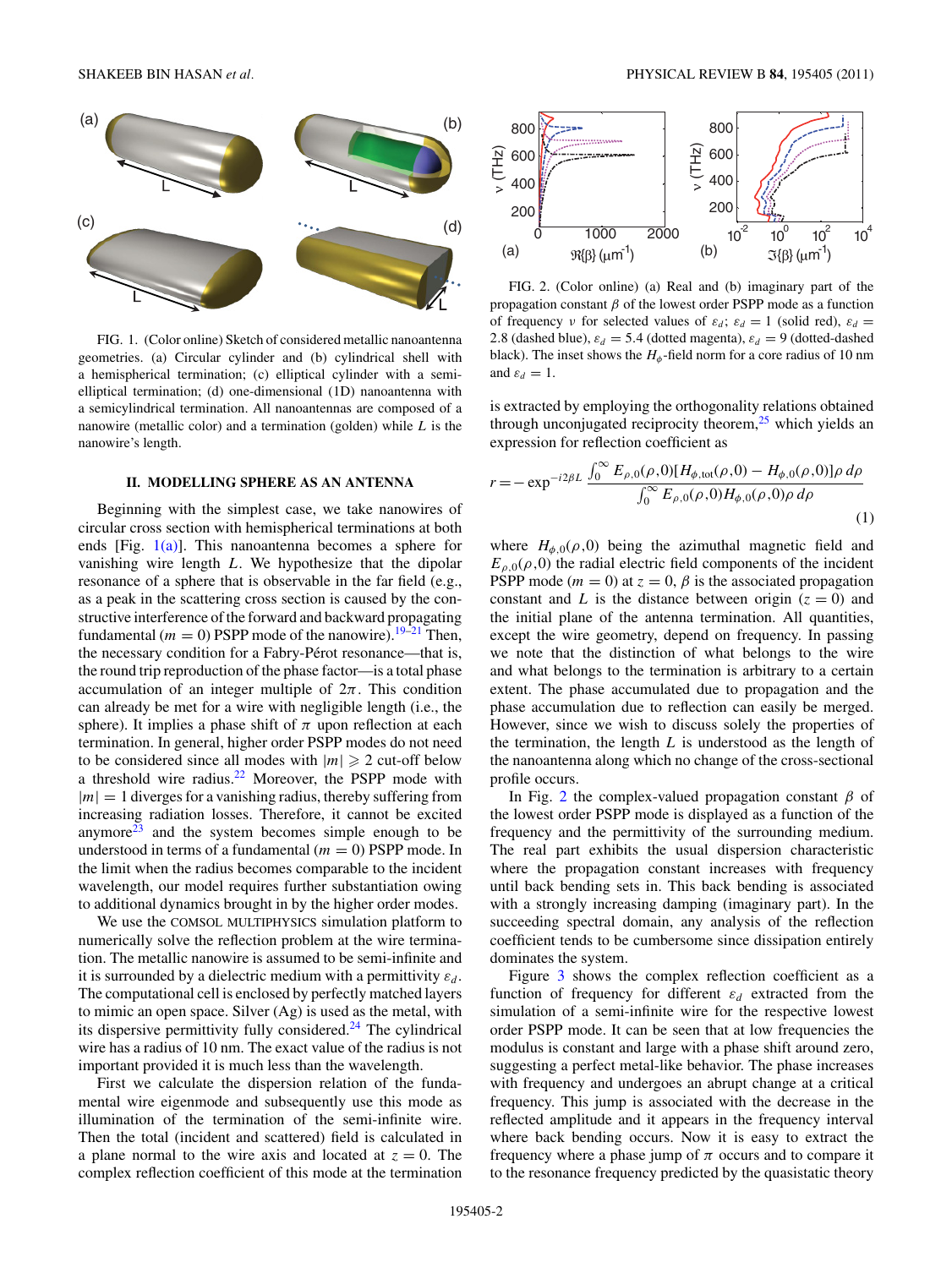<span id="page-2-0"></span>

FIG. 3. (Color online) (a) Amplitude and (b) phase of the reflection coefficient of the nanowire for selected values of  $\varepsilon_d$ ;  $\varepsilon_d = 1$ (solid red),  $\varepsilon_d = 2.8$  (dashed blue),  $\varepsilon_d = 5.4$  (dotted magenta),  $\varepsilon_d = 9$ (dotted-dashed black).

for a small sphere. Additionally, it can be seen that the phase surpasses even values corresponding to multiples of  $\pi$ . As the scope of this work is restricted only to resonances visible in the analytical formulation of quasistatic limit, we will not attempt to disclose any possible relation of these higher order Fabry-Pérot resonances to the ones accessible in rigorous Mie theory. But it suffices to say that for isolated particles such resonances are not observed because they are dipole forbidden and suffer from excessive damping.

Figure  $4(a)$  shows a comparison of the resonance frequencies predicted by the quasistatic theory as well as the PSPP reflection calculation for different surrounding media. The excellent agreement between both approaches demonstrates that the resonances of a sphere in the quasistatic limit are directly related to the corresponding limit of the nanoantenna problem.

## **III. ADDITIONAL EXAMPLES**

## **A. Nanoshell**

To further investigate the applicability of this conclusion, we briefly analyze other well-known particle geometries in the following. Another special case of a spherical nanoparticle is one with a dielectric core and a metallic shell. It is of appreciable practical relevance since its resonance frequency can be tuned across the entire visible spectral region by varying the metallic shell thickness. $26$  Such particles exhibit lower and higher energy LSPP resonances, which appear



FIG. 4. (Color online) Resonance frequency of a sphere (a) with a radius of 10 nm as a function of permittivity of surrounding medium and of a spherical core shell particle (b) as a function of the ratio between shell and core radii  $b/a$ . The core radius  $a = 10$  nm is fixed. The permittivity of both the core and the surrounding medium is  $\varepsilon_d = 1$ . Dots correspond to resonance frequencies as extracted from the phase of the reflection coefficients and the solid lines correspond to the predictions from quasistatic theory.

as a result of the hybridization of individual resonances of the constituting metallic sphere and dielectric void.<sup>[27](#page-4-0)</sup> We approximate the structure similarly as before by a nanowire made of a dielectric core surrounded by a metallic shell terminated with a hemispherical shell of the same construction [Fig.  $1(b)$ ]. Guided by intuition, we regard the lower (upper) branch of the fundamental PSPP mode of the cylindrical metallic shell wire<sup>28</sup> as responsible for the lower (higher) resonance frequency of these particles. We repeat the aforementioned analysis for the lower branch PSPP mode and show a similar comparison between resonance frequencies predicted by quasistatic approximation and the reflected field where  $\phi_r = \pi$  in Fig. 4(b) as a function of the ratio  $b/a$ between shell and core radii, respectively. An analysis of the highly dissipative upper branch was not attempted due to the conceptual difficulties associated with overdamped PSPPs (see also Fig. [2\)](#page-1-0).

#### **B. Ellipsoid**

We extend the scope of our study toward ellipsoids which have a non-spherical geometry except in specific cases. First we consider an elliptical wire cross section [see Fig. [1\(c\)\]](#page-1-0). These particles can be envisioned straightforwardly to be composed of an elliptical nanowire (radii *a* and *b*) of negligible length and terminations consisting of rotational symmetric semi-ellipsoids  $[Fig. 1(c)]$  $[Fig. 1(c)]$ . Note that the resonance frequencies of ellipsoids depend upon the illuminating polarization.<sup>[29](#page-4-0)</sup> We set the semi-axis *a* to be the symmetry axis and present the results for the electric field polarized both perpendicular and parallel to it. Figure  $5(a)$  shows the resonance frequency as calculated from the phase of the reflected field at the wire termination compared to the predictions from quasistatic theory. In the antenna simulation the polarization is chosen by selecting the eigenmode corresponding to the nanowire under respective illumination. Overall we find good agreement in the predicted resonance frequencies by both methods.



FIG. 5. (Color online) Resonance frequency in (a) of an ellipsoid with  $b = c = 20$  nm surrounded by  $\varepsilon_d = 1$  as a function of the ratio *c/a* between semi-axes and in (b) of a cylinder with a radius of 10 nm as a function of  $\varepsilon_d$ . In (a), solid blue (dashed red) curve corresponds to quasistatic resonance of the spheroid under illuminating polarization perpendicular (parallel) to semi-axis *a*. Circular (diamond) marks indicate frequencies at  $\phi_r = \pi$  for polarization perpendicular (parallel) to semi-axis *a*. The polarization in the antenna simulation is selected by choosing respective wire mode as the illuminating field. In (b), the solid blue curve corresponds to quasistatic resonance while circular marks denote the frequencies at which  $\phi_r = \pi$ .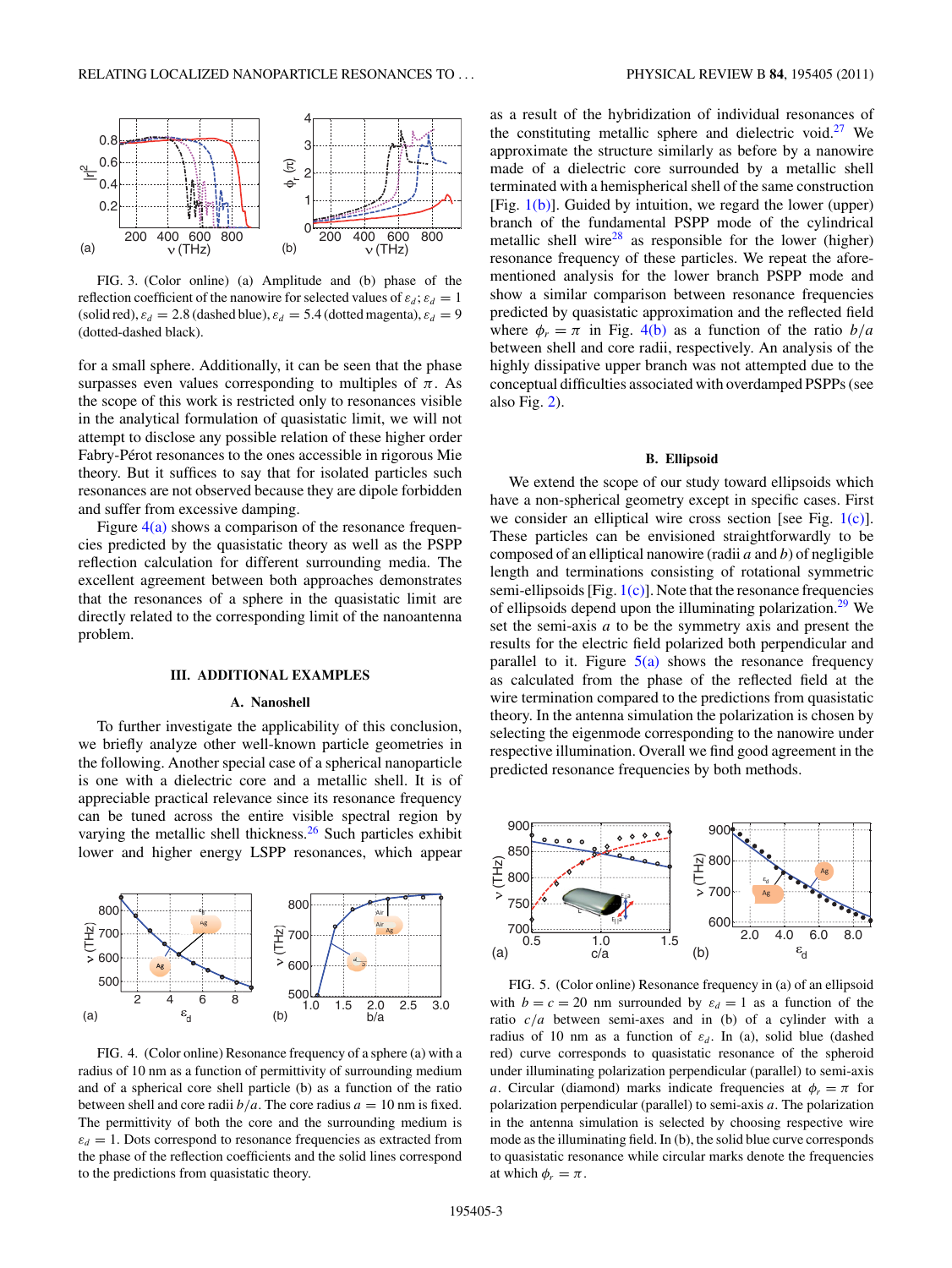<span id="page-3-0"></span>

FIG. 6. (Color online) Normalized scattering cross section *σ* (top) and total phase jump *φ* (bottom) for an asymmetric composite particle (inset) made up of a hemisphere (radius  $= 10$  nm) and a half prolate spheroid ( $a = b = 10$  nm,  $c = 20$  nm). Inset shows the 2D perspective of the proposed asymmetric composite particle.

## **C. 2D cylinder**

The foregoing examples treated the case of 3D nanoparticles. Now we move on to a (quasi-) 2D object in the form of a cylinder extending to infinity along its axis. Such cylinders exhibit a dipolar resonance in the quasistatic limit under illumination with a plane wave having a magnetic field polarized along the cylinder's axis if  $[\varepsilon_m(\nu) + \varepsilon_d(\nu) = 0]$ . Technically, this is dealt with by considering a 2D insulatormetal-insulator (IMI) strip or nanowire having semicircular terminations [Fig.  $1(d)$ ]. The whole geometry then extends invariably out of the plane. The IMI strip waveguide is well known to support hybridized symmetric and antisymmetric PSPPs,<sup>4</sup> with the latter being strongly delocalized in the limit of a vanishing thickness (long-range surface plasmon polariton). The symmetric mode, on the contrary, localizes increasingly with decreasing thickness thereby standing out as the plausible source of LSPP resonance of cylinders in the quasistatic limit. Therefore, taking a 20-nm thick IMI strip terminated with semicircular caps of 20 nm diameter, we obtain the reflection coefficient for the symmetric plasmonic mode. Figure [5\(b\)](#page-2-0) shows the comparison of the theoretically predicted resonance frequencies with the standing wave resonance. Again, good agreement between the two approaches can be recognized.

# **IV. COMPOSITE PARTICLE**

In the end, we present a practical application of the ideas established above by considering an asymmetric particle that cannot be divided into symmetric halves. Such a nanoparticle can be formed straightforwardly in Fig.  $1(a)$  by replacing one of the two terminal caps by a half-spheroid whose semi-axes (*a,b*) perpendicular to the nanowire's axis are equal and the same as the nanowire's radius (inset of Fig. 6). The semi-axis (*c*) of the spheroid parallel to the axis of the nanowire is made different in length than the other two semi-axes to introduce asymmetry in the entire particle. In our simulation, we set the radius of the hemisphere as well as the semi-axes  $a = b$  of the half-spheroid equal to 10 nm. The semi-axis  $c$  is finally set to 20 nm to form an egg-shaped particle. As there is no analytical formulation to predict a resonance in these particles, we rigorously compute the far-field scattering cross section by illuminating the particle with a plane wave having the **E** field polarized parallel to the *c* axis of the semispheroid (inset of Fig. 6). A first-order Fabry-Pérot resonance is obtained when the round-trip phase jump *φ* upon reflection from both hemispherical and semispheroidal ends becomes equal to 2*π*. As it is evident from Fig. 6, both methods are in excellent agreement.

### **V. CONCLUSION**

In conclusion, we have proposed an alternate perspective for looking at the LSPP resonances of specific metallic nanoparticles and relate them to resonances of corresponding optical nanoantennas. We show that the LSPP resonances appear at frequencies where the total phase jump upon reflection of PSPPs from both terminals amounts to  $2\pi$ . Numerical studies show that the resonance frequencies coincide with those obtained for LSPPs in the quasistatic approximation provided that this approximation is valid. Moreover, we foresee that further research devoted to the question of how to relate the reflection phase to measurable scattering quantities will be a fruitful direction.

## **ACKNOWLEDGMENTS**

Support by the German Federal Ministry of Education and Research (PhoNa), by the Thuringian State Government (MeMa), and the German Science Foundation (SPP 1391 Ultrafast Nano-optics) is acknowledged. We would like to thank S. Fahr for assistance in preparing some figures.

- 4S. A. Maier, *Plasmonics: Fundamentals and Applications* (Springer, New York, 2007).
- 5F. Wang and Y. R. Shen, Phys. Rev. Lett. **97**[, 206806 \(2006\).](http://dx.doi.org/10.1103/PhysRevLett.97.206806)
- 6J. J. Hopfield, Phys. Rev. **112**[, 1555 \(1958\).](http://dx.doi.org/10.1103/PhysRev.112.1555)

<sup>\*</sup> Corresponding author: shakeeb-bin.hasan@uni-jena.de 1G. Mie, Ann. Phys. **25**[, 377 \(1908\).](http://dx.doi.org/10.1002/andp.19083300302)

<sup>2</sup>C. F. Bohren and D. R. Huffman, *Absorption and Scattering of Light by Small Particles* (Wiley-Interscience, New York, 1983).

<sup>3</sup>D. R. Fredkin and I. D. Mayergoyz, [Phys. Rev. Lett.](http://dx.doi.org/10.1103/PhysRevLett.91.253902) **91**, 253902 [\(2003\).](http://dx.doi.org/10.1103/PhysRevLett.91.253902)

<sup>7</sup>E. Feigenbaum and M. Orenstein, [Opt. Express](http://dx.doi.org/10.1364/OE.14.008779) **14**, 8779 [\(2006\).](http://dx.doi.org/10.1364/OE.14.008779)